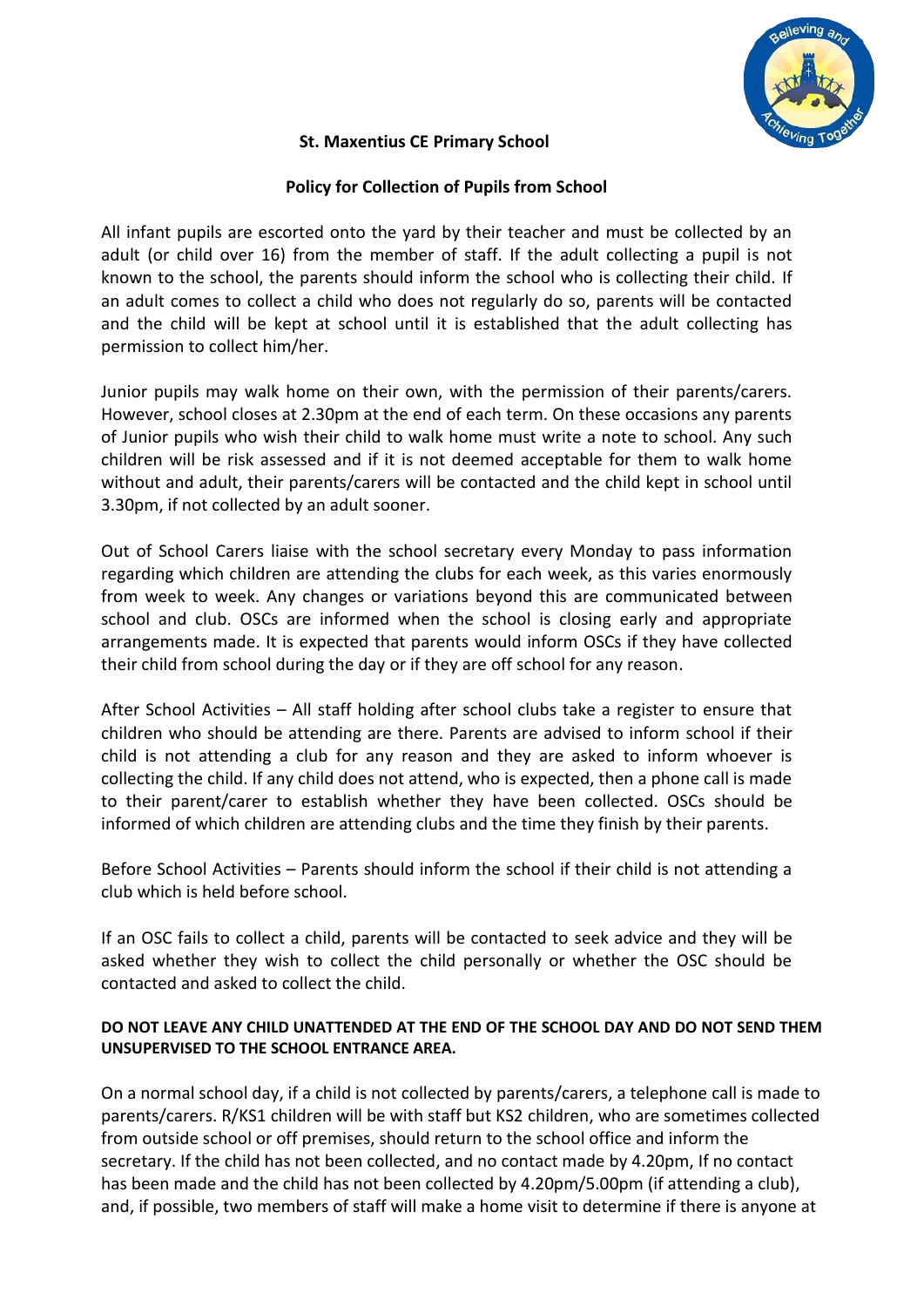home. If this does not resolve the issue, a member of staff will ring 101 and explain to the police that there is an abandoned child in school. (They will take the child into protective custody.)

On days when activities are taking place, this time will extend to 5.00pm, as most activities finish at 4.30pm.

Clearly, there will be occasions when parents may not be able to contact the school to inform us of a late collection, however, if there is an issue of persistent late collection then parents will be asked to come into school to discuss the matter. If this is not resolved, the School Social Worker will be contacted and advice taken.